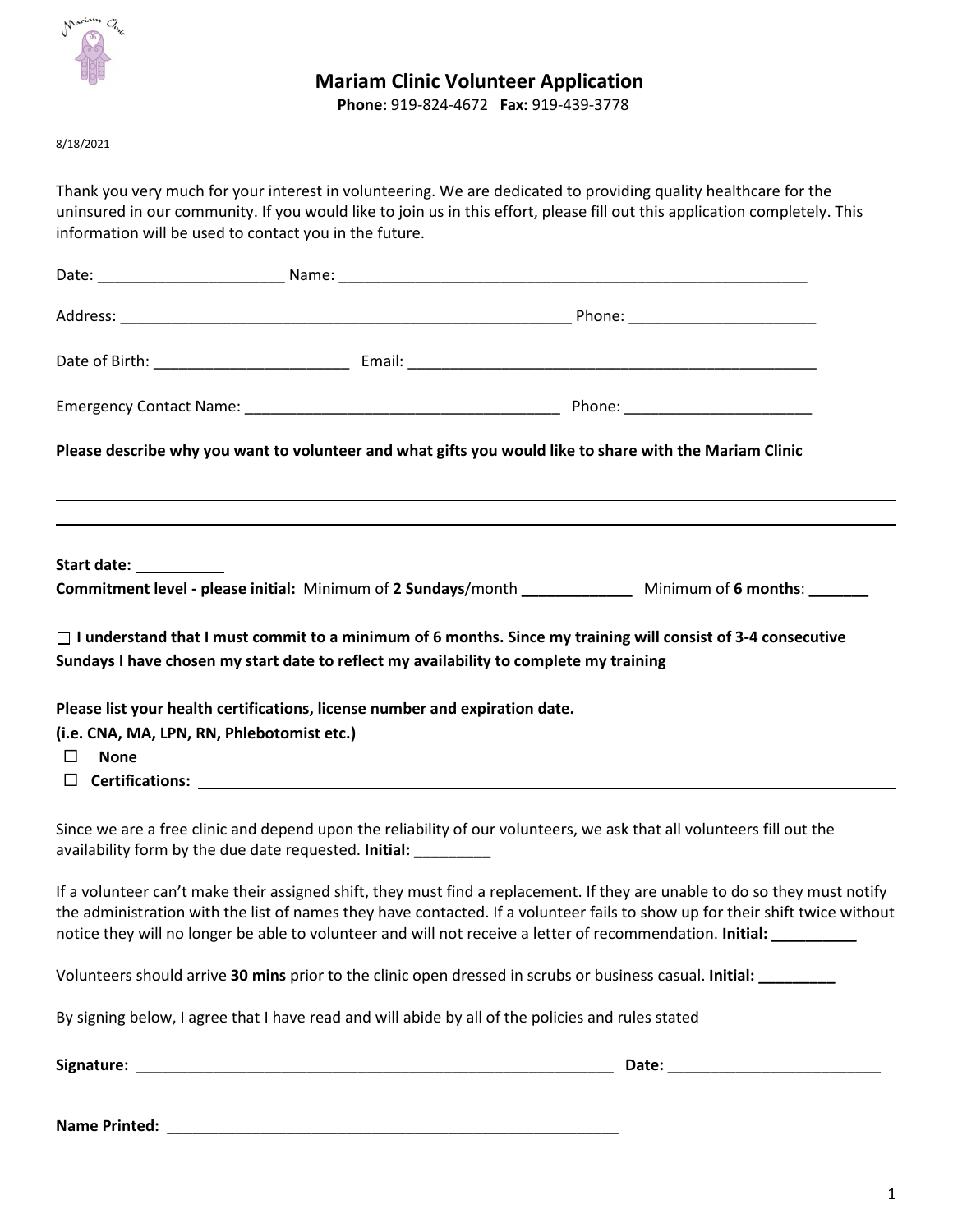I understand that as a volunteer at Mariam Clinic, I will see, hear, and/or otherwise have access to confidential healthcare information and other privileged documents. As such, I understand and agree that I must review and adhere to the guidelines listed below and to the items attached to this statement. Volunteers and employees alike have a legal and ethical responsibility to foster and maintain the privacy and respect of each patient we see here at the Mariam Clinic.

### **Background:**

- 1. HIPAA stands for the "Health Insurance Portability & Accountability Act" of 1996.
- 2. It was created to protect individuals' medical records and personal health information at the National standard.
- 3. Today with information broadly being held and transmitted electronically, the Privacy and Security Rules under HIPAA provide the protection of personal health information.
- 4. HIPAA applies to any organization that routinely handles protected health information (PHI) in any capacity, such as hospital, physician practice, lab, etc. This includes the entity where the student will be spending time. The health care entities at Mariam Clinic require its staff, both clinical and non-clinical, volunteers, students, and visitors to keep health information confidential.

### **What areas are affected?**

- 1. Any and all areas that deal with Protected Health Information (PHI).
- 2. Could include areas in which one might not directly car for patients.
- 3. Includes testing results, research, and billing records that contain health information.
- 4. Students, trainees, volunteers, and other persons who have access to PHI are affected.
- 5. Includes what you store on computers, desks, files, off-site storage, disks, etc.
- 6. Affects what you say, to whom it is said, and what information you are providing.

### **What is Protected Health Information (PHI)?**

- 1. Any health information that identifies an individual
- 2. Names
- 3. Geographic designations smaller than a state
- 4. Dates relating to the individual
- 5. Telephone numbers
- 6. Fax numbers
- 7. Email addresses
- 8. Social Security numbers
- 9. Medical Record Numbers
- 10. Health Plan Beneficiary numbers
- 11. Account numbers
- 12. Certificate/license numbers
- 13. Vehicle identifiers, including license plates
- 14. Device identifiers
- 15. Universal resource locators (URLS)
- 16. Internet Protocols (IP) address numbers
- 17. Biometric identifiers- finger & voice prints
- 18. Full-face photographic images & comparable images
- 19. Any other unique identifying numbers, characteristics, or code.

### **PHI can be in any form including:**

- 1. Printed
- 2. Electronic
- 3. Oral communication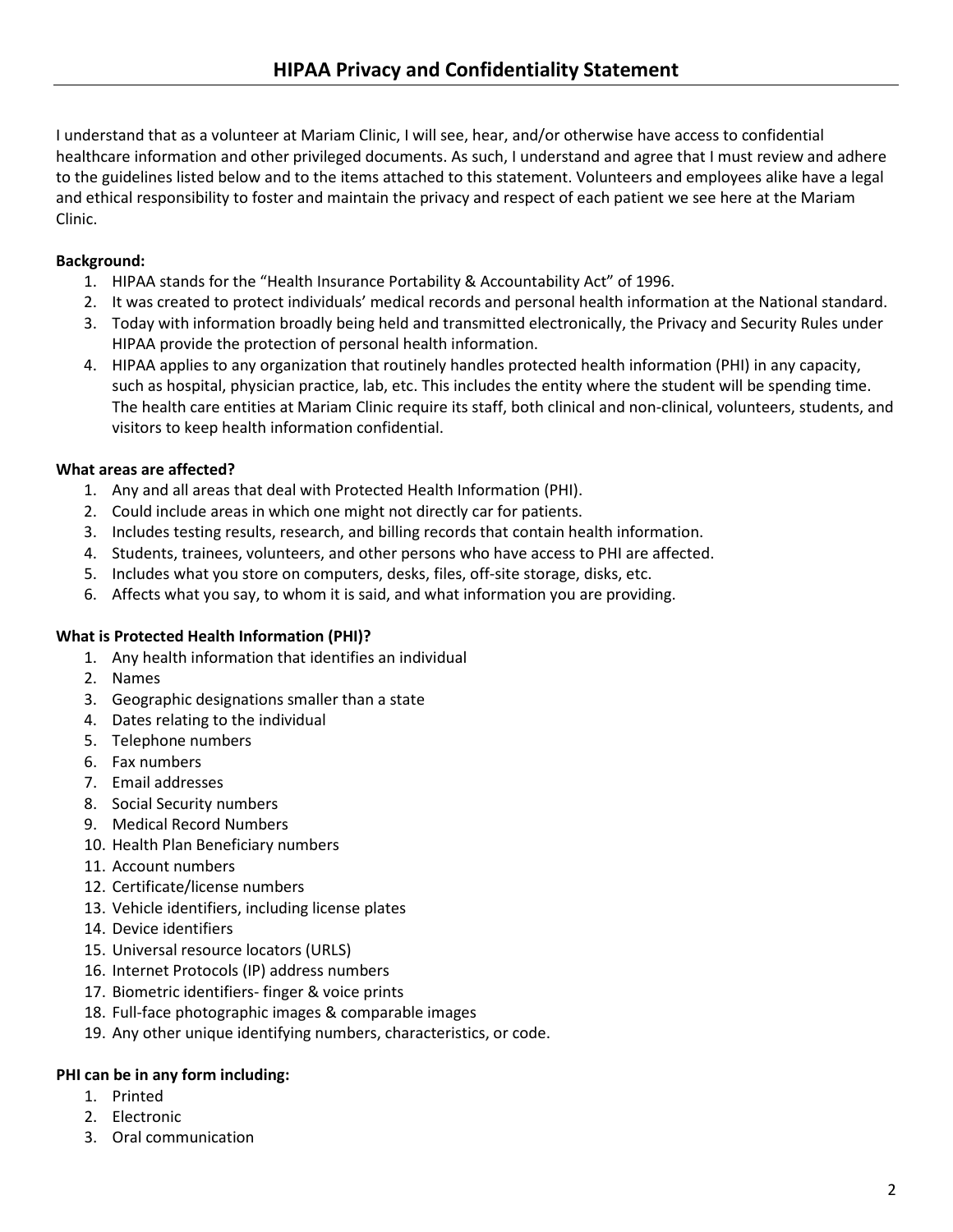#### **PHI includes information that:**

- 1. Is collected from an individual.
- 2. Is created or received by a covered entity.
- 3. Relates to the past, present, or future physical or mental health condition of an individual.
- 4. Relates to the provision of health care to an individual.
- 5. Relates to the past, present, or future payment for the provision of health care to an individual.
- 6. Identifies an individual.

#### **What are the minimum necessary requirements?**

- 1. HIPAA requires that you take reasonable steps to limit the use, disclosure or, and requests for PHI to the minimum necessary in order to accomplish the intended purpose.
- 2. What PHI is reasonably necessary is determined on a case by case basis by individual covered entities.
- 3. This does not apply to disclosures for treatment purposes, but to payment, health care operations and research.

#### **What happens if you violate the Privacy Rule?**

- 1. Civil penalties (\$100 per violation per person, up to a limit of \$25,000 for violating each identical requirements or prohibition).
- 2. Criminal penalties:
	- 1. Knowing release of PHI= up to 1 year jail sentence & \$50,000 fine.
	- 2. Access to PHI under false pretenses= up to 5 year jail sentence and \$100,000 fine.
	- 3. Releasing PHI with intent to sell, transfer, or use for commercial advantage= up to 10 year jail sentence & \$250, 000 fine.

#### **What are my responsibilities?**

- 1. To not disclose any protected health information. This includes any written, verbal or electronic information I may have directly or indirectly received or overheard.
- 2. When coming in contact with a patient, introduce myself as a volunteer.
- 3. To NOT misrepresent myself as a health care provider who will be assisting in a patient's care.
- 4. To NOT misrepresent myself as a medical student or a resident if you aren't.
- 5. To wear a name tag or badge identifying me as a volunteer and what position you are.
- 6. To respect the patients' privacy.
- 7. To NOT copy, download, or access any protected health information.

I agree that my responsibility to keep this information confidential extends beyond my volunteer experience and continues indefinitely.

By signing below, I represent that I have read and understand that I am obligated to maintain the protection of patient privacy and other confidential matters at the Mariam Clinic. Any confidential health care that I may see, hear, or otherwise access cannot be disclosed.

I hereby **certify that I have read this document** and am aware of the confidentiality requirements expected of me.

| Sign<br>- - - <b>-</b> -- -<br>na ure<br>.<br>. .<br>____ |  |
|-----------------------------------------------------------|--|
|-----------------------------------------------------------|--|

**Name Printed:** \_\_\_\_\_\_\_\_\_\_\_\_\_\_\_\_\_\_\_\_\_\_\_\_\_\_\_\_\_\_\_\_\_\_\_\_\_\_\_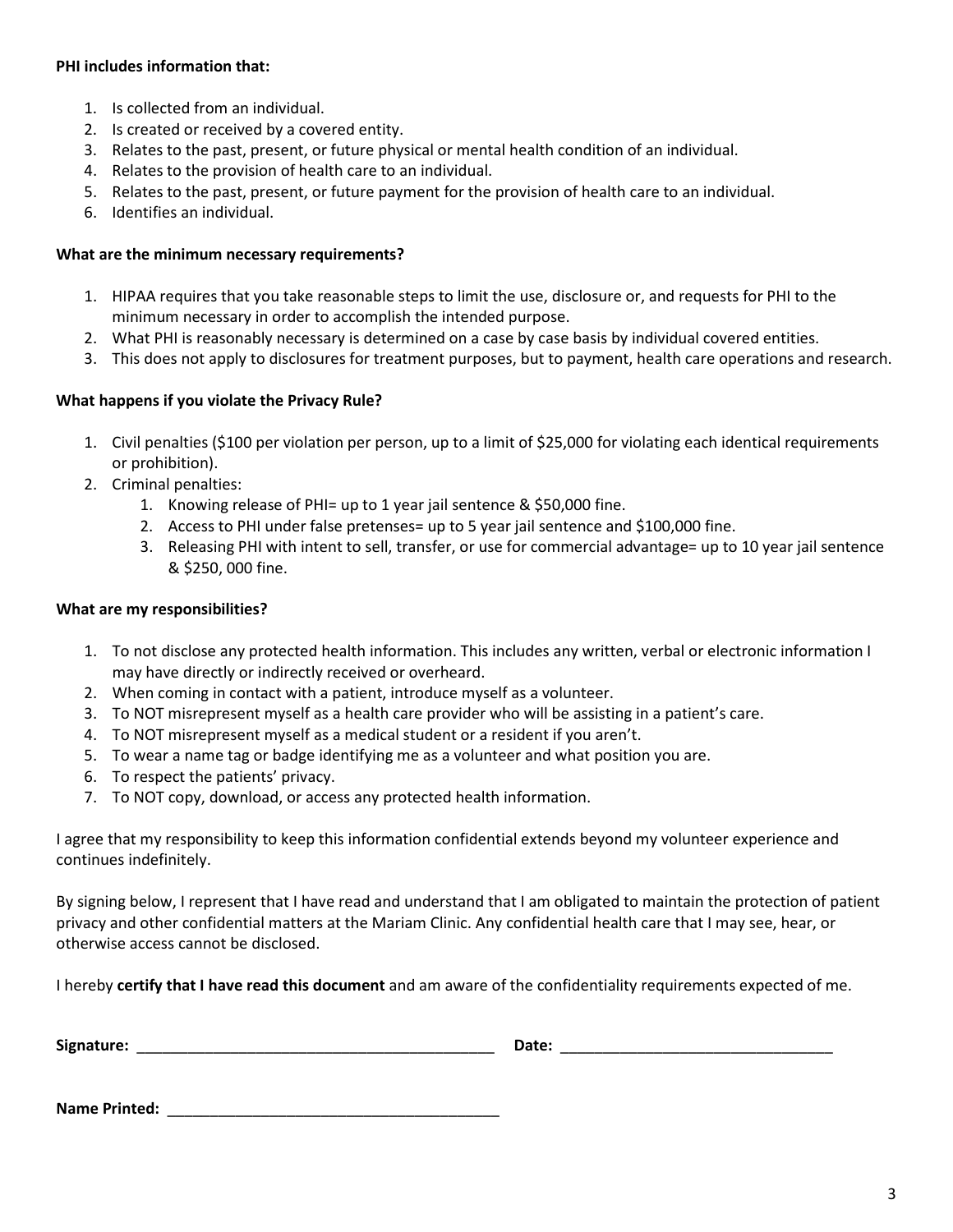|        | <b>Policy on COVID-19 Vaccination</b>                                                                                                                                                                                                                                                                                                                                                                                           |  |
|--------|---------------------------------------------------------------------------------------------------------------------------------------------------------------------------------------------------------------------------------------------------------------------------------------------------------------------------------------------------------------------------------------------------------------------------------|--|
| 2.     | 1. All volunteers are required to be vaccinated against COVID-19 vaccine and furnish proof of vaccination to<br>volunteer in-person at Mariam Clinic.<br>Any volunteer deciding not to get COVID-19 vaccine or failing to furnish proof of vaccination will not be allowed<br>to do in-person volunteer work at Mariam Clinic. Such volunteers will be considered as relinquishing their role<br>as volunteer at Mariam Clinic. |  |
| ப      | I am fully vaccinated against COVID-19                                                                                                                                                                                                                                                                                                                                                                                          |  |
|        |                                                                                                                                                                                                                                                                                                                                                                                                                                 |  |
|        |                                                                                                                                                                                                                                                                                                                                                                                                                                 |  |
|        | <b>Policy on Hepatitis B Vaccination Series</b>                                                                                                                                                                                                                                                                                                                                                                                 |  |
|        | Employees and volunteers working in direct patient care areas will be asked to provide evidence of having received the                                                                                                                                                                                                                                                                                                          |  |
|        | Hepatitis B vaccine series, agree to receive the vaccine, or sign a waiver to refuse the series.                                                                                                                                                                                                                                                                                                                                |  |
| $\Box$ | $\Box$ I have received the Hepatitis B vaccination series and have included a copy of my vaccines record<br>I agree to receive the Hepatitis B vaccination series and will provide a copy of my vaccines record prior to<br>volunteering                                                                                                                                                                                        |  |
|        |                                                                                                                                                                                                                                                                                                                                                                                                                                 |  |
|        |                                                                                                                                                                                                                                                                                                                                                                                                                                 |  |
|        | $\Box$ I have read the statement below and will be declining the Hepatitis B vaccination series at this time                                                                                                                                                                                                                                                                                                                    |  |
|        | am aware and understand the effectiveness of Hepatitis B immunization, the risk of contracting Hepatitis B, and the<br>importance of taking active prevention to reduce the risk. However, I, of my own free will and volition, and despite the<br>Clinic's urging, have elected not to be vaccinated against Hepatitis B. I have personal reasons for making the decision<br>not to be vaccinated.                             |  |
|        |                                                                                                                                                                                                                                                                                                                                                                                                                                 |  |
|        |                                                                                                                                                                                                                                                                                                                                                                                                                                 |  |
|        | Documents to be Submitted with your Application                                                                                                                                                                                                                                                                                                                                                                                 |  |

**The following documents must be submitted with your application:**

- **1. Photo ID**
- **2. A copy of any professional licenses**
- **3. Immunization record**
- **4. Copy of COVID‐19 vaccination card**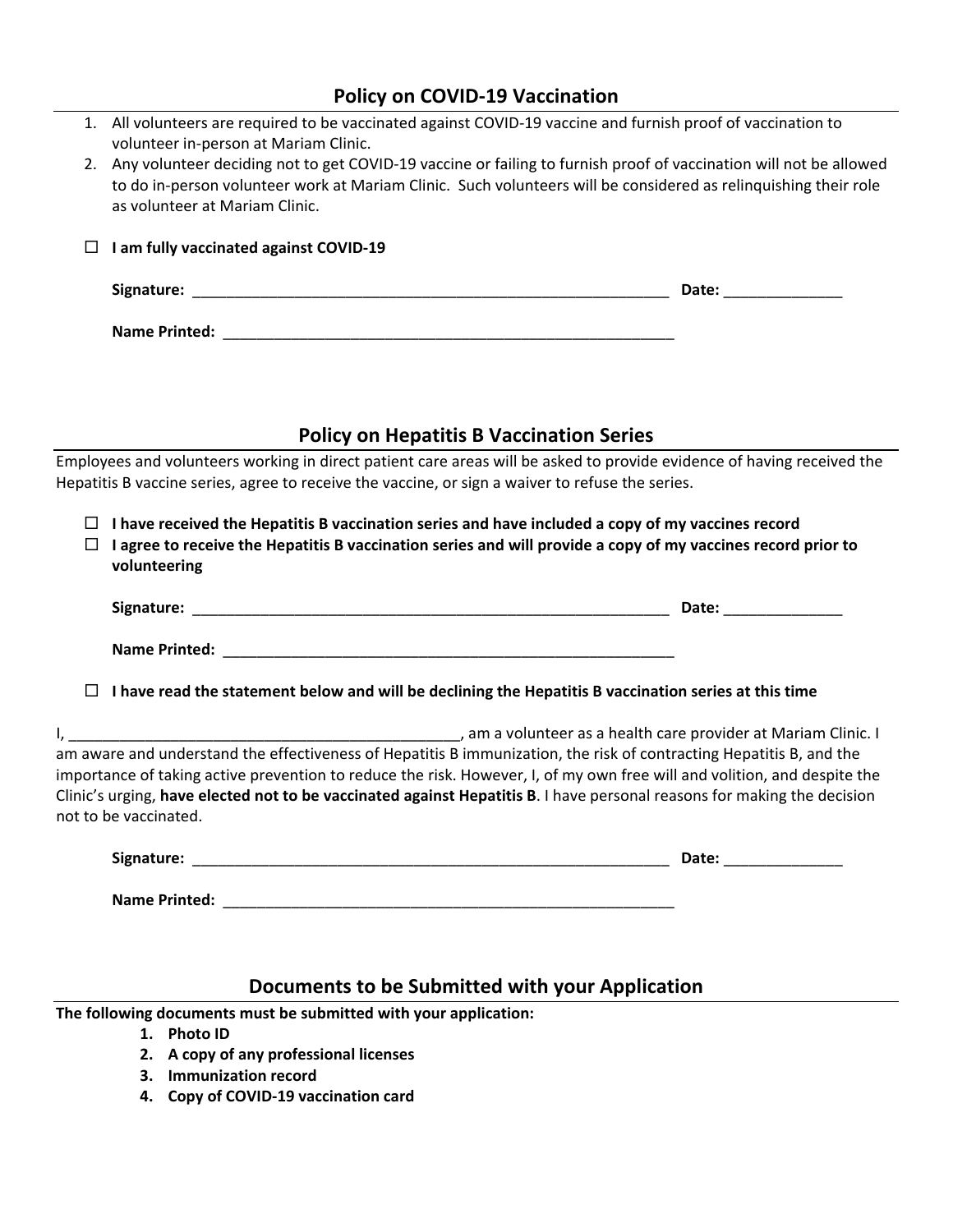# **CONFIDENTIALITY AGREEMENT**

This Confidentiality Agreement ("Agreement") is made effective as of between **Allmed Clinic** ("Practice"), and **\_\_\_\_\_\_\_\_\_\_\_\_\_\_\_\_\_\_\_\_\_\_\_\_\_\_\_\_\_**"Staff").

Staff acknowledges that being a member of the workforce of Practice, they could/will/might be processing and working with information dealing with a wide range of attributes. Staff hereby accepts that job roles and duties for all workforce members are subject to change as Practice sees fit.

Staff will protect any and all information that they receive or may encounter whether health-related information or other individually identifiable information, and will also protect with the same vigor Practice business information. Staff will also comply with the HIPAA Rules related to Privacy and Security and further details set forth by Practice. Under these requirements, Staff is to protect against the impermissible disclosure of any patient's Protected Health Information to an unauthorized third party.

Practice has requested that Staff will protect the confidential material and information which may be disclosed between Practice and Staff. Therefore, the parties agree as follows:

- 1. CONFIDENTIAL INFORMATION. The term "Confidential Information" means any information or material which is proprietary to Practice, whether or not owned or developed by Practice, and which Staff may obtain through any direct or indirect contact with Practice. Confidential Information includes without limitation:
	- a. Protect Health Information of patients and employees
	- b. Practice records and plans
	- c. financial statements
	- d. patient lists and records
	- e. technical information
	- f. computer programs and listings
	- g. source code and/or object code
	- h. copyrights and other intellectual property
	- i. other proprietary information
- 2. PROTECTION OF THE CONFIDENTIAL INFORMATION. Staff understands and acknowledges that the Confidential Information, including but not limited to passwords, access codes and keys, has been developed or obtained by Practice by the investment of significant time, effort and expense, and that the Confidential Information is a valuable, special and unique asset of Practice which will affect the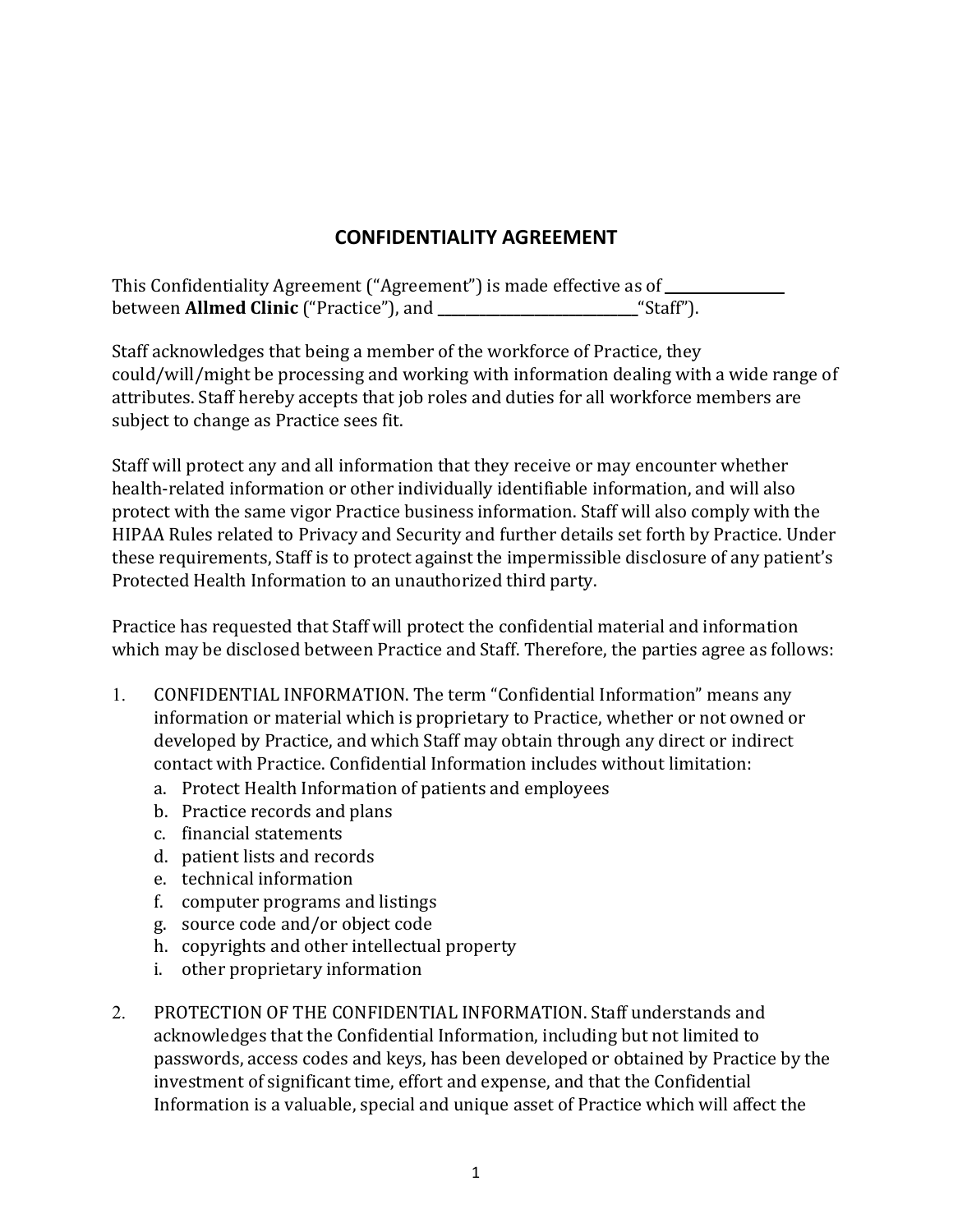Practice if improperly disclosed. Staff agrees to secure any equipment or information prior to leaving it unattended by methods such as: locking a door, logging off a computer, etc. In consideration for the disclosure of the Confidential Information, Staff agrees to hold in confidence and not to disclose the Confidential Information to any person or entity without the prior written consent of Practice. In addition, Staff agrees that:

- a. No Copying/Modifying. Staff will not copy or modify any Confidential Information without the prior written consent of Practice.
- b. Unauthorized Disclosure of Information. If it appears that Staff has disclosed or has threatened to disclose Confidential Information in violation of this Agreement, Practice shall be entitled to an injunction to restrain Staff from disclosing, in whole or in part, the Confidential Information. Practice shall not be prohibited by this provision from pursuing other remedies, including a claim for losses and damages.
- 3. RETURN OF CONFIDENTIAL INFORMATION. Upon the written request of Practice, Staff shall return to Practice all written materials containing the Confidential Information. Staff shall also deliver to Practice written statements signed by Staff certifying that all materials have been returned within five (5) days of receipt of the request. Staff will continue confidentiality obligations to Practice after the termination of employment or contract.
- 4. PROTECTED HEALTH INFORMATION. Protected Health Information, or PHI, means individually identifiable health information. 'Identifiable' refers not only to data that is explicitly linked to a particular individual but also includes health information with data items which reasonably could be expected to allow individual identification.

'Health Information' relates to the past, present, or future physical or mental health or condition of an individual; the provision of health care to an individual; or the past, present, or future payment for the provision of health care to an individual that is transmitted or stored in any form.

PHI may be disclosed to only those parties that have proper authority and only for those purposes for which Practice has authority to disclose it:

- a. Do not disclose PHI to a group administrator unless either (1) the group is fully compliant with HIPAA Privacy regulations as an "Involved Sponsor" or (2) Patient or dependent has signed a written authorization to release the information.
- b. PHI may be disclosed to any Covered Entity (provider or health plan) or Business Associate of a Covered Entity with whom Practice is directly or indirectly contracted.
- c. PHI may only be disclosed for purposes related to Treatment, Payment or Health Care Operations and in those situations should only disclose the minimum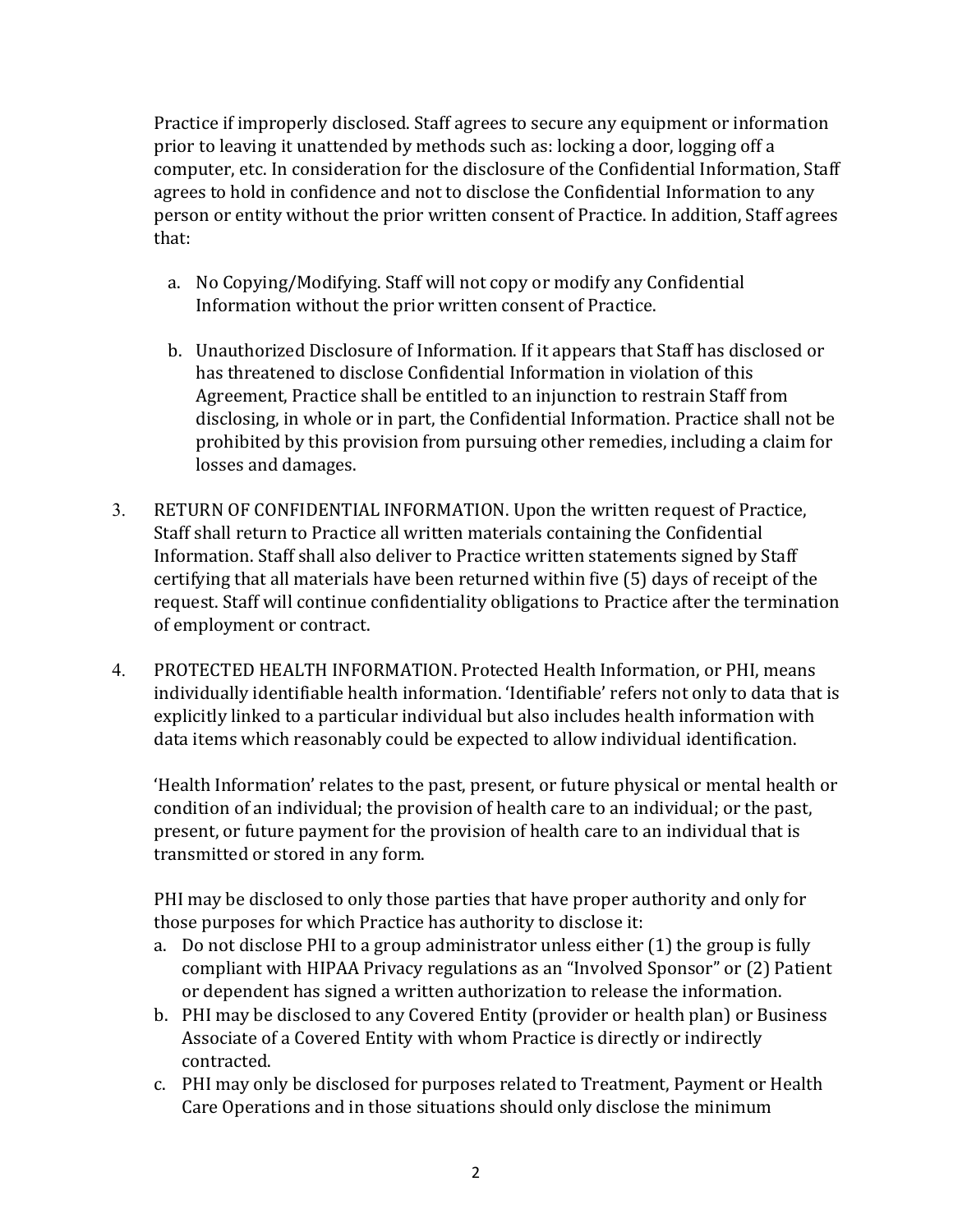necessary information to accomplish the intended use.

- d. Other specific uses and prohibitions may arise Staff should check with their supervisor for additional direction.
- 5. DOCUMENTING BREACHES. Under regulatory and contractual obligation, Practice is required to report any unauthorized disclosure of Protected Health Information to the various regulatory agencies (e.g. U.S. Department of Health & Human Services, U.S. Department of Labor). As a result, Staff is to immediately notify supervisors of a breach.
- 6. DISCIPLINARY ACTION FOR BREACHES. Since Practice is required to report these breaches and Staff acknowledges that any breach will result in some impact on Practice, Staff must be aware that a breach of privacy obligations will be documented in their files and that corrective action may be taken as a result. The range of possible corrective actions include but are not limited to reprimand, oral and/or written warning, suspension, termination of employment, or cessation of ongoing business relationship.
- 7. MINIMIZING THE IMPACT OF A BREACH. Practice is required to take corrective action immediately to mitigate or reduce the impact of the breach to any patient. Staff understands that they have an obligation to assist in that effort which will include providing all known information about the breach, including but not limited to the individual(s) impacted, the nature of the breach, individual(s) who may have had the opportunity to obtain the information, how to best communicate with all parties to resolve the breach and how to prevent future breaches of similar nature.
- 8. RETALIATORY ACTION. To ensure receiving all information necessary to minimize the impact on Practice and patients and to allow reporting in a timely fashion, Staff is encouraged to report any known breach to the proper individuals within the Practice. Intimidation, coercion, threats, discrimination or retaliatory actions against individuals who report breaches or are involved in a breach of privacy obligations is prohibited and appropriate measures will be taken to protect against the identification by someone who is being accused of breaching privacy obligations.
- 9. SECURITY. Practice is committed to protecting against the disclosure of patient data that may be contained in physical or electronic form and will take all reasonable administrative, physical and technical measures to provide security over that information. Practice will safeguard and protect Protected Health Information maintained or transmitted in electronic form and maintained in physical form within their control. Staff must take similar measures, including but not limited to Staff member's home, non-co-located office, personal possessions or your motor vehicle(s).

Practice will meet regulatory and contractual obligations regarding security as follows: